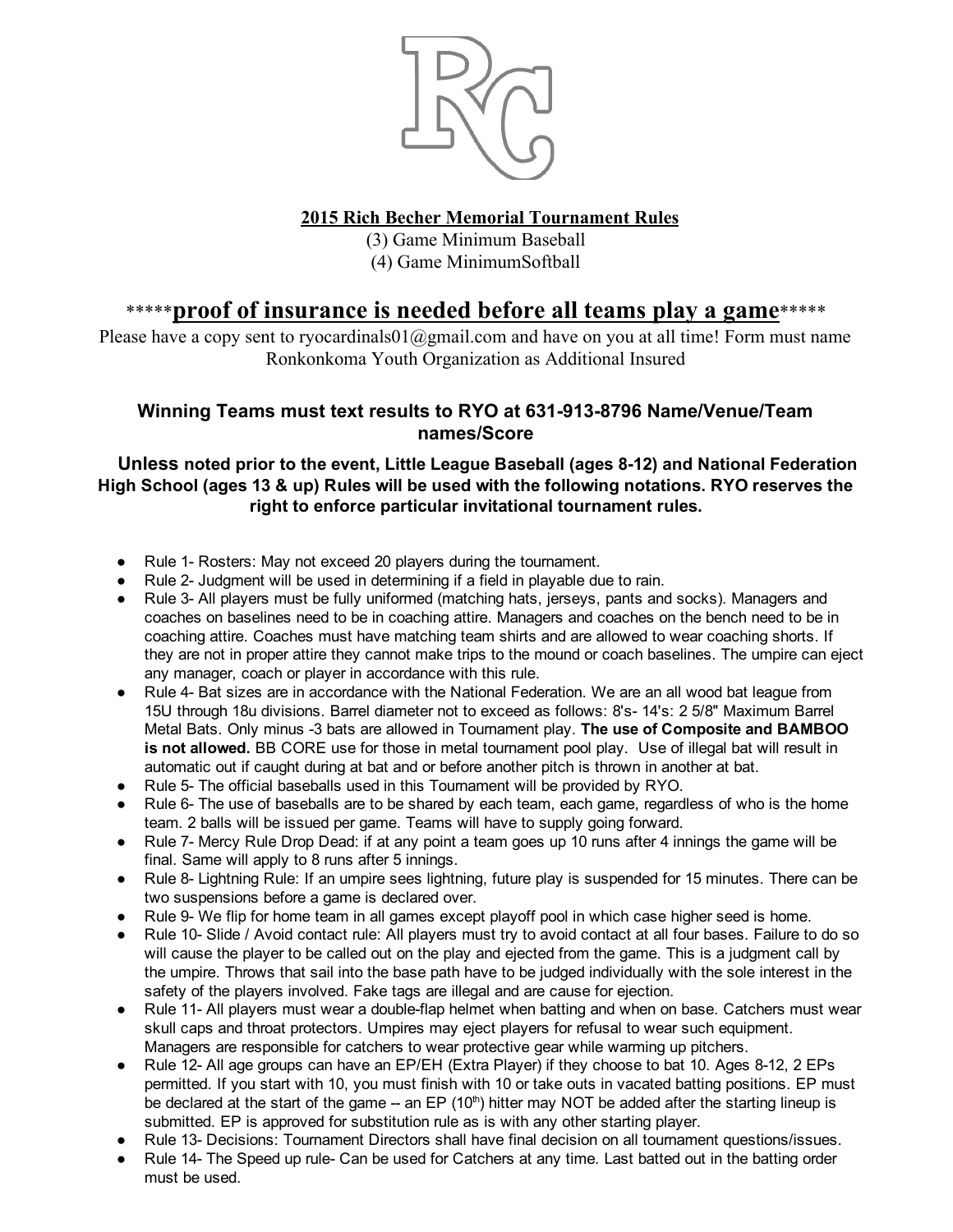- Rule 15- Insurance claims must be reported to the RYO immediately. Incidents need to be recorded and reported to the insurance company within 48 hours of incident.
- Rule 16- The local rule for forfeits. Forfeit time is 20 minutes. If a team does not have enough players at game time there is a 20-minute grace period for the players to show up. After 20 minutes the game is declared a forfeit, in the case of a doubleheader, both games are declared forfeits. The team that forfeits is responsible for all of the umpire fees. If a team has 9 players it cannot wait 20 minutes for other players to show, the game starts on time as long as 9 players are present. Player Minimum: A team must start with a minimum of 9 players but can finish with no less than 8 taking outs in the vacant batting order positions.
- Rule 17- A manager must be declared before each game. The manager is the person who is listed on the League manager's directory. If the listed manager is not present an assistant will assume the manager's duties. If a defensive conference on the mound includes the manager it is considered a pitcher's conference.
- Rule 18 Protests must be lodged at the time of incident with the home plate umpire before the next pitch is thrown.
- Rule 19- Only games suspended by lightning can be played to completion. Any games stopped by darkness are official if the visitor is trailing after five innings of at bats or the home team is trailing after five innings of at bats. If the visitor takes the lead in the top of the sixth or seventh inning and the home team does not bat in the bottom of the inning, the game reverts back to the previous fully played inning (will not apply in time limited game).
- Rule 20- Teams must text results to RYO at 631-913-8796 Name/Team name/Score
- Rule 21- In pool play, games that are official (6 or 7 innings/time limit) with a tie score must be played to completion. Standings for Tournament for playoff purposes, team will advance and/or be seeded based on the following guidelines in the following order:
	- Overall W/L Record
	- If two teams are tied then head-head matchup will break the tie
	- Run Differential (Max. 6 for 6 Innings, Max 7 for 7 Innings)
	- Runs Allowed
	- Coin Toss
- Rule 22 Game Time: Starting time is forfeit time, unless delay is created by RYO. Game time starts at completion of coin toss. Note: all teams should be at assigned field 45 min. to 1 hour prior to game. Time limits. 1 Hour 50 minutes. No time limit For Playoff/ Championship games
- Rule 23 Ejections. The first ejection warrants a warning but could carry a suspension. The second ejection carries an automatic suspension. The umpires have the right to ask for a suspension, even if it is the first ejection.
- Rule 24- When a manager, coach or player is ejected from the game, that person must leave the bench area. The umpire will resume the game as the ejected person is leaving the area. The ejected party will have ample time [four minutes to leave the field area without being threatened with a forfeit by the umpire. If the ejected party hangs around or verbally abuses anyone the game is over. A coach cannot run the team from a distant area. Failure to comply will result in a forfeit.
- Rule 25 All baseline coaches must wear protective skull caps at all times when on the field. There will be no exceptions to this rule. A manager or coach who refuses to wear a cap will be ejected from the game.
- Rule 26 All teams should carry proof age for all players. Any player who is not on the team roster before tournament start date is ineligible to participate. No players can be added after the start of the tournament unless a waiver is granted in a special situation due to multiple injuries or unforeseen circumstances. Age Requirement: April 30 will be the designated date to determine ages. Photo copies of birth certificates will be required and must be available upon request.
- Rule 27 -A copy of the rosters are final before tournament begins and should be handed into the Tournament Official. No players can be added without league consent. IE: Team has multiple injuries and needs to add players to honor the schedule and finish the tournament.
- Rule 28 Physical abuse of an umpire or staff will result in banishment. Physical abuse of an opposing player will result in a suspension. Banishments, suspensions and reinstatements will be determined by the executive committee.
- Rule 29 Alcoholic beverages on the playing field, dugouts or stands are strictly prohibited and are grounds for immediate ejection and suspension. Anyone found drinking during a game will be suspended indefinitely pending a hearing. If during a doubleheader, the ejection goes for both games. A hearing of the rules committee will be held for further action.
- Rule 30- Soft toss into fences is strictly prohibited at any Tournament fields. Violators of this rule will be ejected from the premises.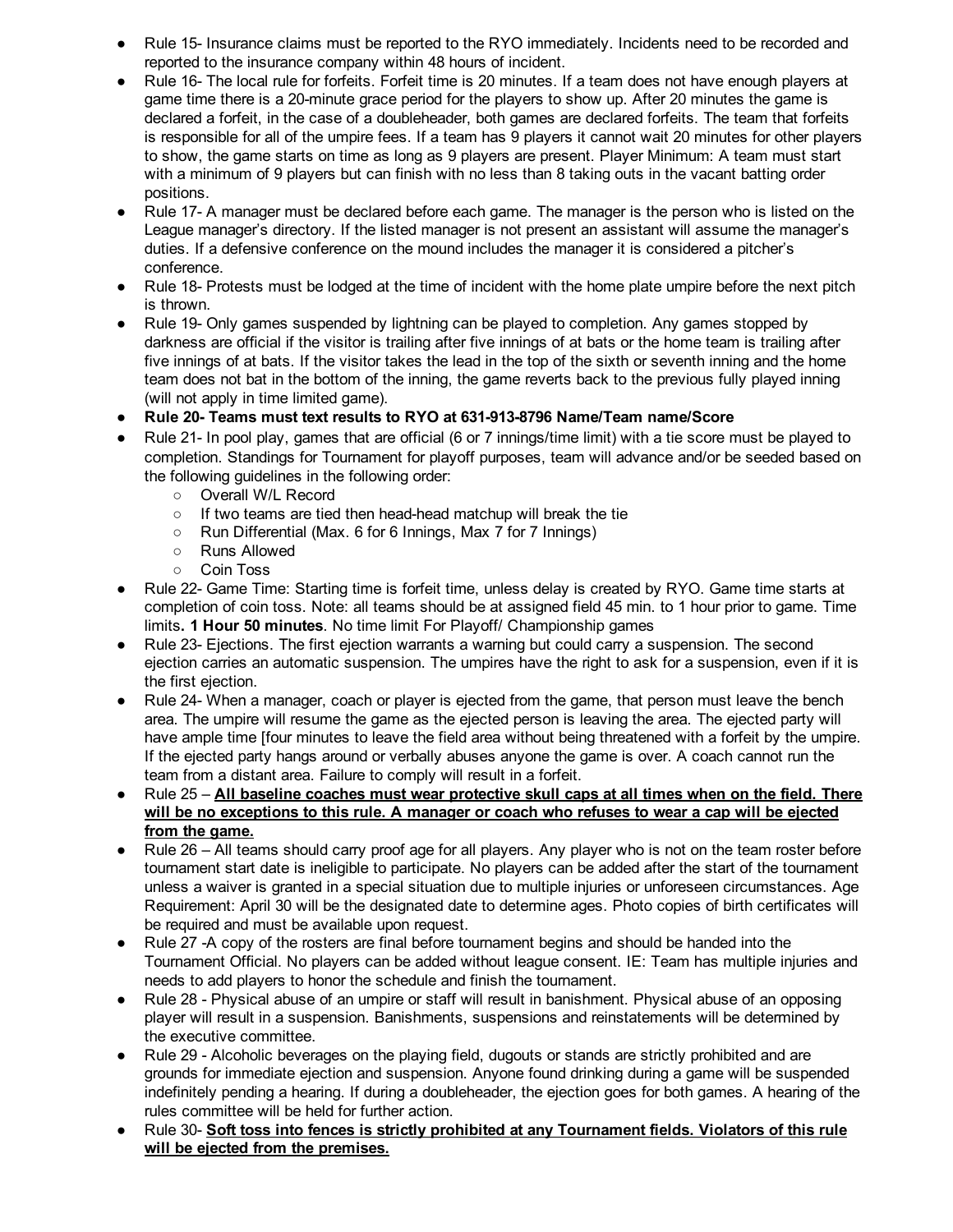- Rule 31 Hit Batsman Any pitcher who hits a batter intentionally will be automatically ejected and must leave the premises. Any pitcher that hits a batsman 3 times in one half inning will be forced to be taken out. Any pitcher that hits 4 batsman in the course of a game will be forced to be taken out.
- Rule-32- Free and Unlimited Defense substitutions will be granted as long as opposing team is made aware of change.
- Rule 33-First to third pick off attempts are still in effect (13u-18u).
- Rule 34-Pitching Rules: No restrictions (coach's discretion). \*Eight warm-ups to start, five thereafter.
- Rule 35-No pre-game infield. All teams are encouraged to warm up as much as possible before game time in the outfield.
- Rule 36-No Metal Cleats in the following age groups: 8u, 9u, 10u and 11u. No metal cleats at any of the TURF Fields.

Tie-Breaker System: If a game is tied after all innings have been completed (or after the time limit has expired), the "California" tie-breaker rule will go into effect. Each team puts the batter who is scheduled to bat last in that respective half of the inning on second base and plays out a full inning. This happens until the tie is broken and the game is complete.

\*Ronkonkoma Youth Organization has the right to supersede any and every rule at any given time to ensure the integrity and well being of all participants.

RYO Tournament events are held to provide Baseball competition for the teams that attend. All managers, coaches, players and spectators must conduct themselves with the spirit of sportsmanship at all times.

# **Sunflower Seeds (coaches and spectators),** Chewing Gum, Metal Cleats, Infield/Outfield, Soft Toss PROHIBITED

## **No Soft Toss into any fences at All Venues.**

### PAL Complex:

No Parking along main road. Parking for fields C-1 and C-2 is behind J-Kings. Parking for C-3 and C-4 is at the North Parking Field.